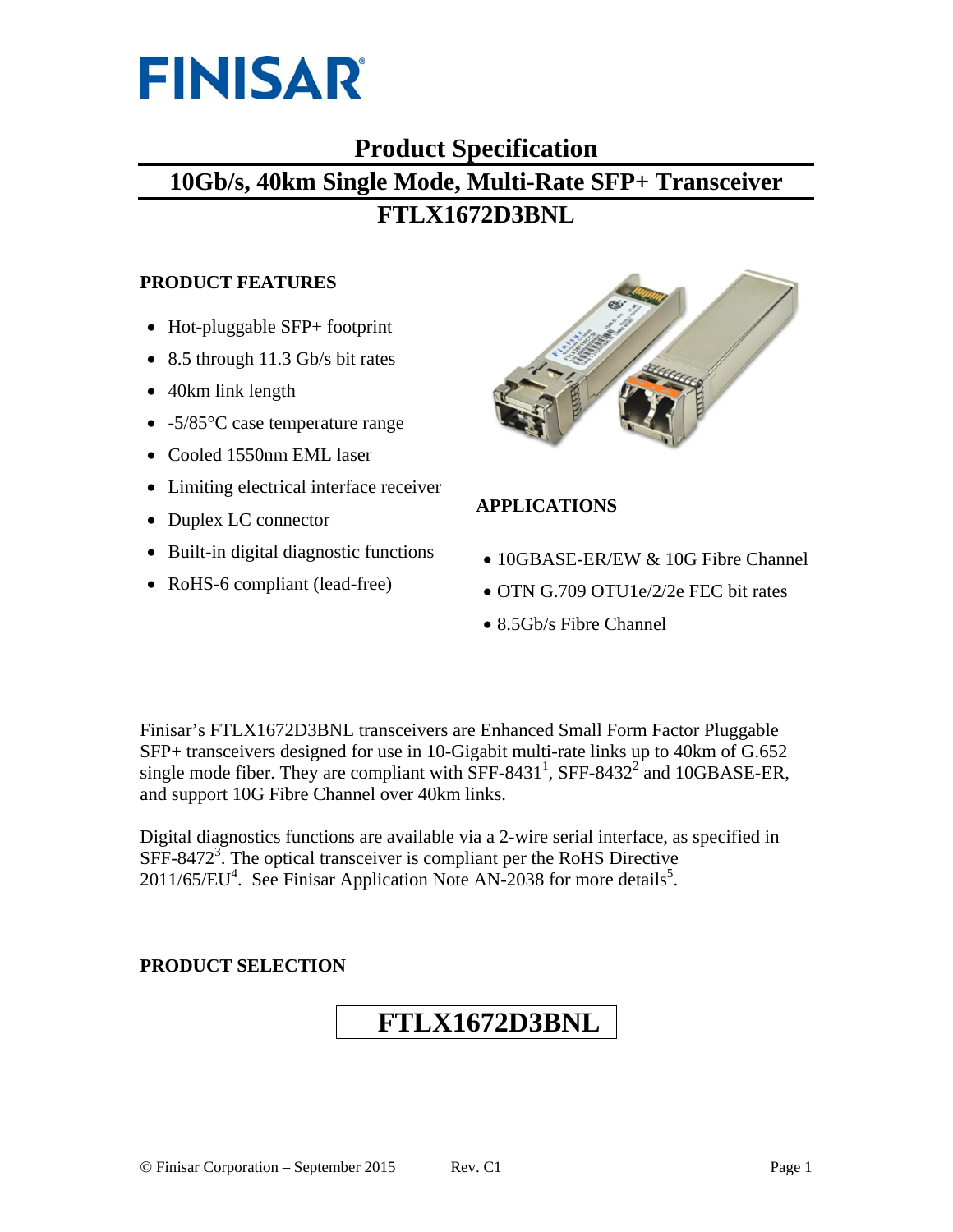#### **I. Pin Descriptions**

| Pin            | <b>Symbol</b>                         | <b>Name/Description</b>                                        | Ref.           |
|----------------|---------------------------------------|----------------------------------------------------------------|----------------|
|                | $\rm V_{EET}$                         | <b>Transmitter Ground</b>                                      |                |
| $\overline{2}$ | $T_{FAULT}$                           | <b>Transmitter Fault</b>                                       | 2              |
| 3              | $T_{\rm DIS}$                         | Transmitter Disable. Laser output disabled on high or open.    | 3              |
| 4              | <b>SDA</b>                            | 2-wire Serial Interface Data Line                              | $\overline{c}$ |
| 5              | SCL                                   | 2-wire Serial Interface Clock Line                             | $\overline{2}$ |
| 6              | MOD_ABS                               | Module Absent. Grounded within the module                      | 2              |
| $\overline{7}$ | R <sub>S</sub> O                      | Rate Select 0.                                                 | 4              |
| 8              | RX LOS                                | Loss of Signal indication. Logic 0 indicates normal operation. | 5              |
| 9              | RS1                                   | Rate Select 1.                                                 | 4              |
| 10             | $\rm V_{EER}$                         | Receiver Ground                                                |                |
| 11             | $\rm V_{E\underline{E}\underline{R}}$ | Receiver Ground                                                |                |
| 12             | RD-                                   | Receiver Inverted DATA out. AC Coupled.                        |                |
| 13             | $RD+$                                 | Receiver Non-inverted DATA out. AC Coupled.                    |                |
| 14             | $\rm V_{EER}$                         | Receiver Ground                                                |                |
| 15             | $\rm V_{CCR}$                         | <b>Receiver Power Supply</b>                                   | 6              |
| 16             | $V_{\text{CCT}}$                      | <b>Transmitter Power Supply</b>                                | 6              |
| 17             | $\rm V_{EET}$                         | <b>Transmitter Ground</b>                                      |                |
| 18             | $TD+$                                 | Transmitter Non-Inverted DATA in. AC Coupled.                  |                |
| 19             | TD-                                   | Transmitter Inverted DATA in. AC Coupled.                      |                |
| 20             | $\rm V_{EET}$                         | <b>Transmitter Ground</b>                                      |                |

Notes:

1. Circuit ground is internally isolated from chassis ground.

2.  $T_{\text{FALLT}}$  is an open collector/drain output, which should be pulled up with a 4.7k – 10k Ohms resistor on

the host board if intended for use. Pull up voltage should be between  $2.0V$  to Vcc +  $0.3V$ . A high output indicates a transmitter fault caused by either the TX bias current or the TX output power exceeding the preset alarm thresholds. A low output indicates normal operation. In the low state, the output is pulled to <0.8V.

- 3. Laser output disabled on  $T_{DIS} > 2.0V$  or open, enabled on  $T_{DIS} < 0.8V$ .
- 4. Internally pulled down per SFF-8431 Rev 4.1.
- 5. LOS is open collector output. Should be pulled up with  $4.7k 10k\Omega$  on host board to a voltage between 2.0V and 3.6V. Logic 0 indicates normal operation; logic 1 indicates loss of signal.
- 6. Internally connected



Figure 1. Diagram of Host Board Connector Block Pin Numbers and Names.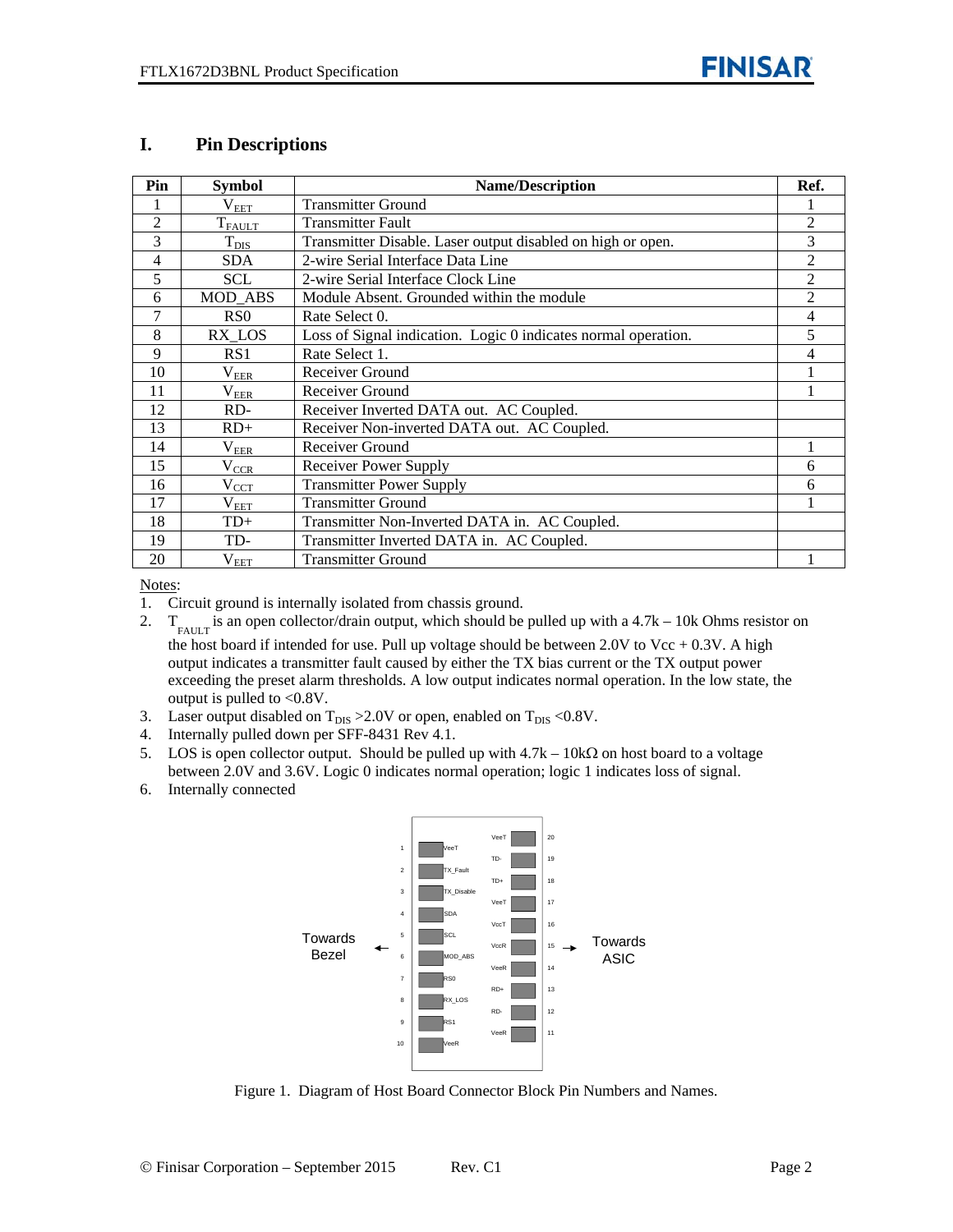#### **II. Absolute Maximum Ratings**

Exceeding the limits below may damage the transceiver module permanently.

| <b>Parameter</b>                  | <b>Symbol</b> | Min    | Typ | Max | Unit   | Ref. |
|-----------------------------------|---------------|--------|-----|-----|--------|------|
| Maximum Supply Voltage            | Vcc.          | $-0.5$ |     | 4.0 |        |      |
| <b>Storage Temperature</b>        | ᠇᠇            | $-40$  |     | 85  | $\sim$ |      |
| Relative Humidity                 | RH            |        |     |     | $\%$   |      |
| Receiver Optical Damage Threshold | RXDamage      |        |     |     | dBm    |      |

Notes:

1. Non-condensing

## **III. Electrical Characteristics** ( $T_{OP} = -5$  to 85 °C)

| <b>Parameter</b>                    | <b>Symbol</b>         | Min       | <b>Typ</b>           | <b>Max</b> | Unit | Ref.           |
|-------------------------------------|-----------------------|-----------|----------------------|------------|------|----------------|
| <b>Supply Voltage</b>               | $V_{CC}$              | 3.14      | 3.30                 | 3.46       | V    |                |
| <b>Power Consumption</b>            | $P_{\rm diss}$        |           |                      | 1.5        | W    |                |
| <b>Transmitter (Tx)</b>             |                       |           |                      |            |      |                |
| Input differential impedance        | $R_{in}$              | 80        | 100                  | 120        | Ω    |                |
| Differential data input swing       | $\rm V_{in,pp}$       | 120       |                      | 850        | mV   | $\mathfrak{D}$ |
| <b>Transmit Disable Voltage</b>     | $V_D$                 | $Vcc-0.8$ |                      | Vcc        | V    |                |
| <b>Transmit Enable Voltage</b>      | $\rm V_{EN}$          | $\theta$  |                      | 0.8        | V    |                |
| <b>Receiver (Rx)</b>                |                       |           |                      |            |      |                |
| Output differential impedance       | $R_{\text{out}}$      | 80        | 100                  | 120        | Ω    |                |
| Differential data output swing      | $V_{\text{out,pp}}$   | 300       |                      | 850        | mV   | $\mathfrak{D}$ |
| Output rise time and fall time      | $T_r, T_f$            | 28        |                      |            | ps   | 3              |
| LOS asserted                        | $V_{\rm{LOS-A}}$      | $Vec-0.8$ |                      | <b>Vcc</b> | V    | 4              |
| LOS de-asserted                     | $\rm V_{LOS~D}$       | $\Omega$  |                      | 0.8        | V    | $\overline{4}$ |
| <b>Power Supply Noise Tolerance</b> | $\rm V_{CCT}/V_{CCR}$ |           | Per SFF-8431 Rev 4.1 |            | mVpp | 5              |

Notes:

1. Measured at 85°C, 3.3V and beginning of life

2. Internally AC coupled.

3. 20 – 80%. Measured with Module Compliance Test Board and OMA test pattern. Use of four 1's and four 0's sequence in the PRBS 9 is an acceptable alternative. SFF-8431 Rev 4.1.

4. LOS is an open collector output. Should be pulled up with  $4.7k\Omega - 10k\Omega$  on the host board. Normal operation is logic 0; loss of signal is logic 1.

5. See Section 2.8.3 of SFF-8431 Rev 4.1.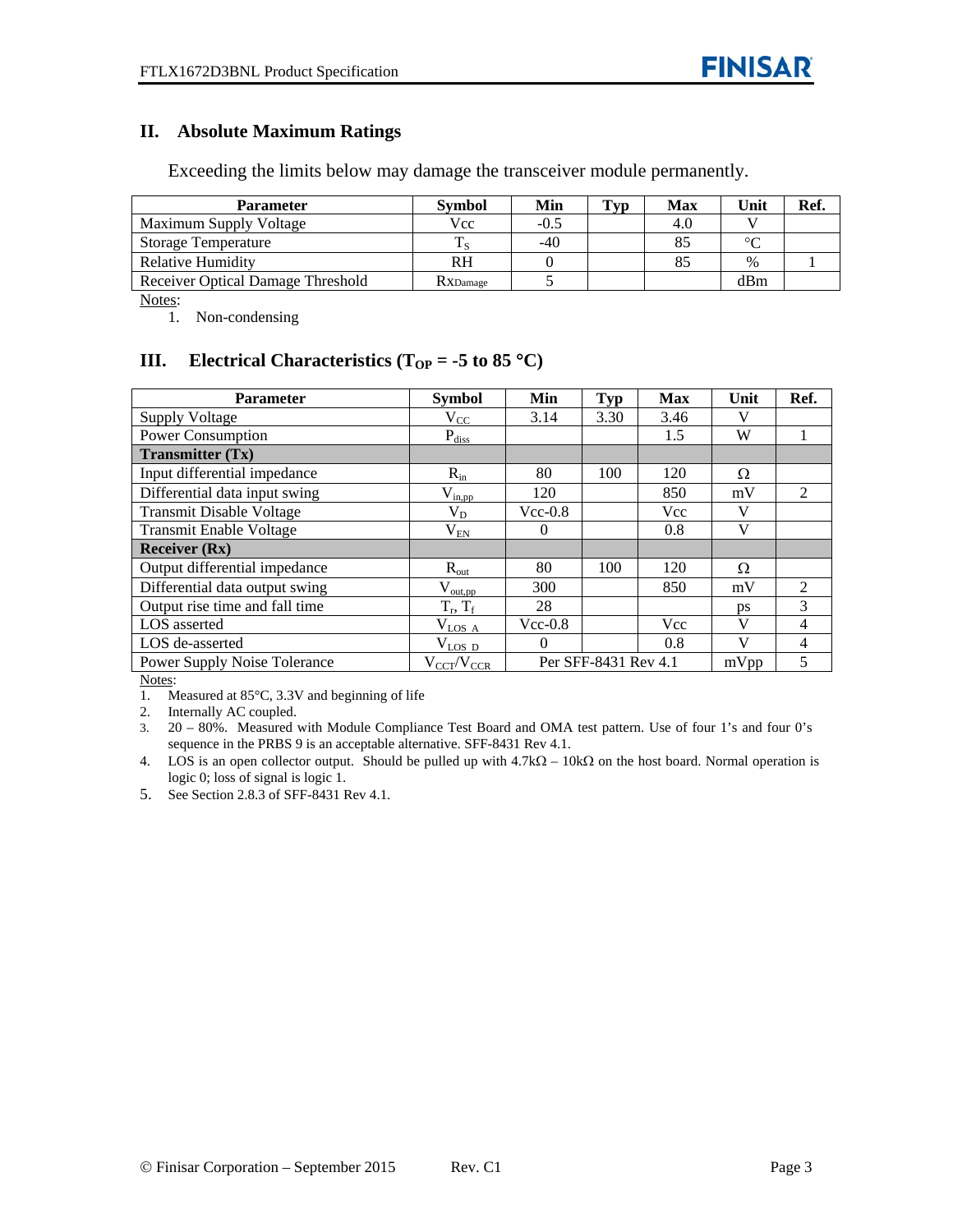| <b>Parameter</b>                          | <b>Symbol</b> | Min        | <b>Typ</b>           | <b>Max</b> | Unit | Ref.           |       |     |
|-------------------------------------------|---------------|------------|----------------------|------------|------|----------------|-------|-----|
| <b>Transmitter (Tx)</b>                   |               |            |                      |            |      |                |       |     |
| Launch Power                              |               | Average    | $P_{AVE}$            | $-1$       |      | 2              | dBm   |     |
|                                           |               | <b>OMA</b> | $P_{OMA-TDP}$        | $-2.1$     |      |                | dBm   | 1   |
| Optical Wavelength                        |               |            | λ                    | 1530       |      | 1565           | nm    |     |
| Side-Mode Suppression Ratio               |               |            | <b>SMSR</b>          | 30         |      |                | dB    |     |
| <b>Optical Extinction Ratio</b>           |               |            | ER                   | 8.2        |      |                | dB    |     |
| Average Launch power when Tx is OFF       |               |            | $P_{OEE}$            |            |      | $-30$          | dBm   |     |
| <b>Relative Intensity Noise</b>           |               |            | <b>RIN</b>           |            |      | $-128$         | dB/Hz |     |
| <b>Transmitter and Dispersion Penalty</b> |               |            | <b>TDP</b>           |            |      | 3              | dB    |     |
| <b>Receiver (Rx)</b>                      |               |            |                      |            |      |                |       |     |
| <b>Optical Center Wavelength</b>          |               |            | $\lambda_{\rm C}$    | 1260       |      | 1600           | nm    |     |
| <b>Receiver Reflectance</b>               |               |            | $R_{rx}$             |            |      | $-27$          | dВ    |     |
|                                           | 10.7G         | Average    | $R_{S \; AVE1}$      |            |      | $-16$          | dBm   | 1,2 |
| Sensitivity                               |               | <b>OMA</b> | $R_{S_{OMA}}$        |            |      | $-14.1$        | dBm   | 2,3 |
|                                           | 11.3G         | Average    | $R_{S \text{ AVE2}}$ |            |      | $-15$          | dBm   | 1,2 |
| <b>Stressed Sensitivity</b>               | 10.3G         | <b>OMA</b> | $R_{SRS}$            |            |      | $-11.3$        | dBm   | 2,3 |
| Overload                                  |               |            | $R_{\text{OVL}}$     | $-1$       |      |                | dBm   | 2,3 |
| Path Penalty                              |               |            | PP                   |            |      | $\overline{2}$ | dB    |     |
| <b>LOS De-Assert</b>                      |               |            | LOS <sub>D</sub>     |            |      | $-21$          | dBm   |     |
| <b>LOS</b> Assert                         |               |            | LOS <sub>A</sub>     | $-29$      |      |                | dBm   |     |
| <b>LOS Hysteresis</b>                     |               |            | $LOS_{H}$            | 0.5        |      |                | dB    |     |

#### **IV.** Optical Characteristics ( $T_{OP} = -5$  to 85 °C,  $V_{CC} = 3.14$  to 3.46 V)

Notes:

1. Measured with worst ER=8.2dB

2. PRBS  $2^{31} - 1$  and BER<1E<sup>-12</sup>

3. Measured with worst ER=3.0 dB

#### **V. General Specifications**

| Parameter                  | Svmbol    | Min  | Typ | Max    | <b>Units</b>    | Ref. |
|----------------------------|-----------|------|-----|--------|-----------------|------|
| <b>Bit Rate</b>            | BR        | o. J |     | 1.3168 | $\mathcal{B}/s$ |      |
| Max. Supported Link Length | $L_{MAX}$ |      |     | 40     | km              |      |

Notes:

1. Tested with a  $2^{31}$  – 1 PRBS pattern at the BER defined in Table IV.

2. Over G.652 single mode fiber.

#### **Timing Parameters**

| Parameter                          | Symbol                | Min | $\mathbf{v}_{\mathbf{v}}$ | Max | <b>Units</b> | Ref. |
|------------------------------------|-----------------------|-----|---------------------------|-----|--------------|------|
| $\mathbf{r}$<br>Time to initialize | up<br>start<br>—<br>_ |     |                           | ιv  | ີ            |      |

#### **VI. Environmental Specifications**

| <b>Parameter</b>                  | <b>Symbol</b>     | Min   | $\mathbf{T}_{\mathbf{V}\mathbf{p}}$ | Max | <b>Units</b> | Ref. |
|-----------------------------------|-------------------|-------|-------------------------------------|-----|--------------|------|
| <b>Case Operating Temperature</b> | $\mathbf{L}_{OD}$ | -     |                                     |     | $\sim$       |      |
| Storage Temperature               | Ē<br>$\pm$ sto    | $-40$ |                                     |     | $\sim$       |      |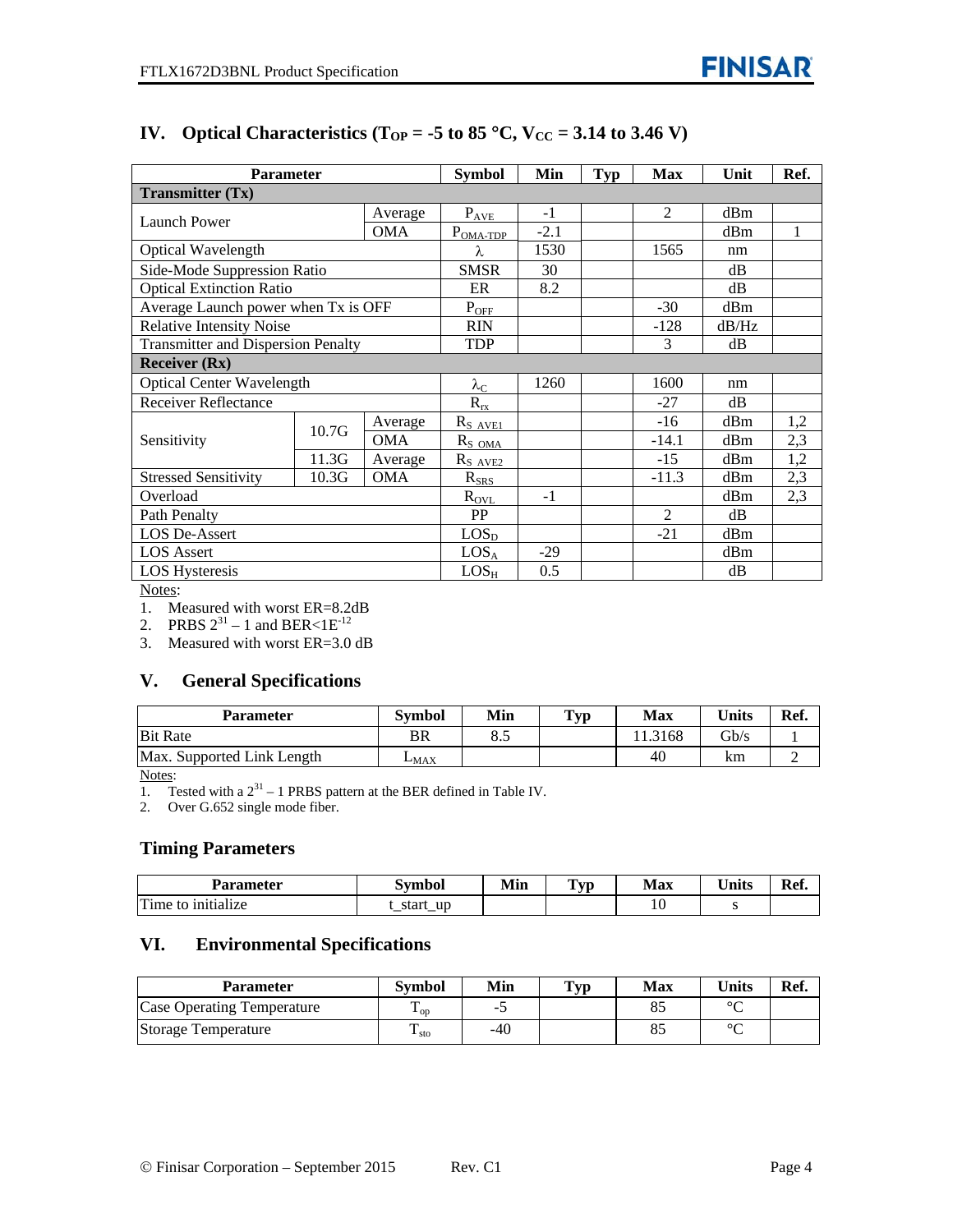#### **VII. Regulatory Compliance**

Finisar transceivers are Class 1 Laser Products and comply with US FDA regulations. These products are certified by TÜV and CSA to meet the Class 1 eye safety requirements of EN (IEC) 60825 and the electrical safety requirements of EN (IEC) 60950. Copies of certificates are available at Finisar Corporation upon request.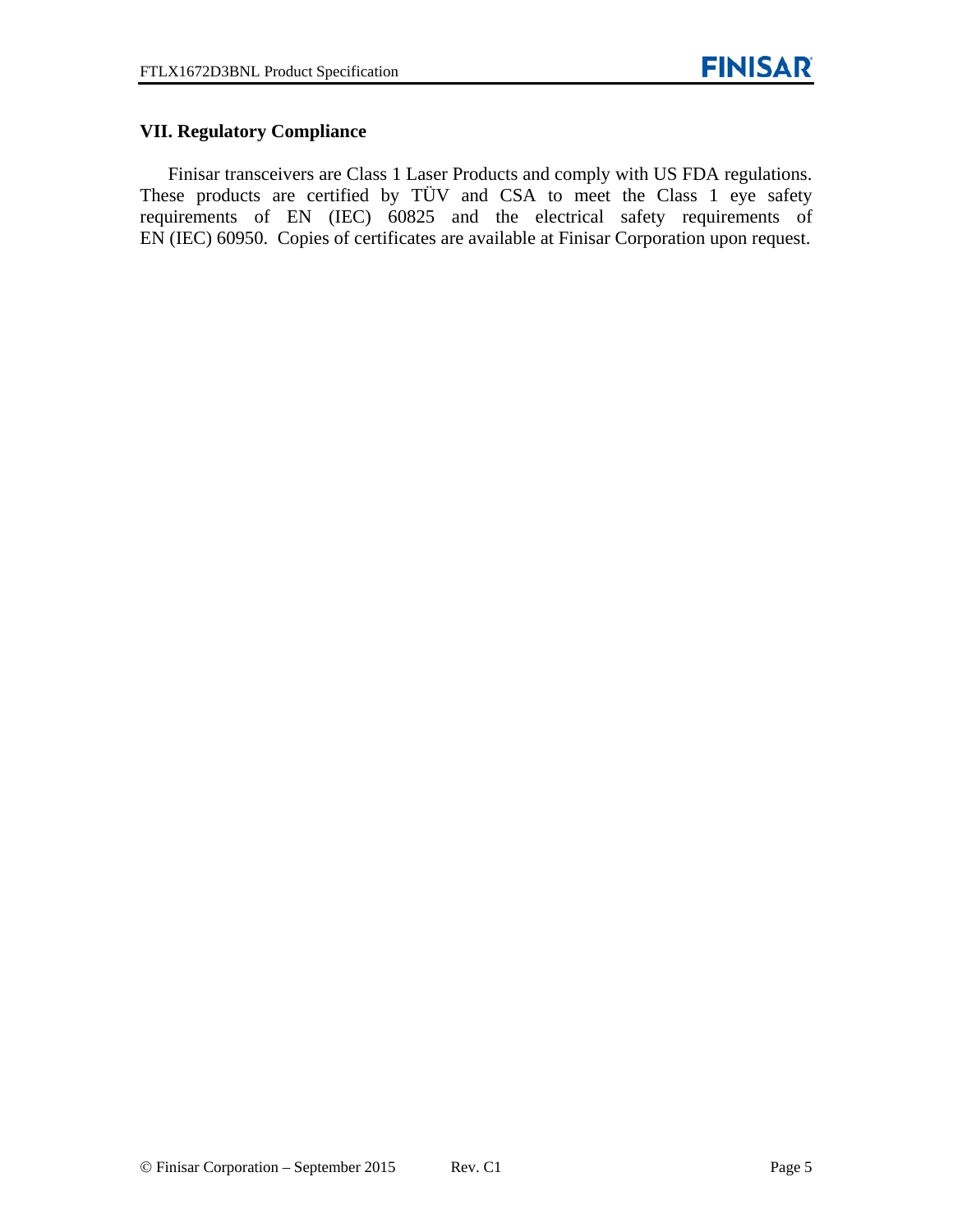#### **VIII. Digital Diagnostic Functions**

Finisar FTLX1672D3BNL SFP+ transceivers support the 2-wire serial communication protocol as defined in the SFP  $MSA<sup>1</sup>$ . It is very closely related to the E<sup>2</sup>PROM defined in the GBIC standard, with the same electrical specifications.

The standard SFP serial ID provides access to identification information that describes the transceiver's capabilities, standard interfaces, manufacturer, and other information.

Additionally, Finisar SFP+ transceivers provide a enhanced digital diagnostic monitoring interface, which allows real-time access to device operating parameters such as transceiver temperature, laser bias current, transmitted optical power, received optical power and transceiver supply voltage. It also defines a sophisticated system of alarm and warning flags, which alerts end-users when particular operating parameters are outside of a factory set normal range.

The SFP MSA defines a 256-byte memory map in  $E^2$ PROM that is accessible over a 2-wire serial interface at the 8 bit address 1010000X (A0h). The digital diagnostic monitoring interface makes use of the 8 bit address 1010001X (A2h), so the originally defined serial ID memory map remains unchanged. The interface is identical to, and is thus fully backward compatible with both the GBIC Specification and the SFP Multi Source Agreement. The complete interface is described in Finisar Application Note AN-2030: "Digital Diagnostics Monitoring Interface for SFP Optical Transceivers".

The operating and diagnostics information is monitored and reported by a Digital Diagnostics Transceiver Controller (DDTC) inside the transceiver, which is accessed through a 2-wire serial interface. When the serial protocol is activated, the serial clock signal (SCL, Mod Def 1) is generated by the host. The positive edge clocks data into the  $SFP$  transceiver into those segments of the  $E^2$ PROM that are not write-protected. The negative edge clocks data from the SFP transceiver. The serial data signal (SDA, Mod Def 2) is bi-directional for serial data transfer. The host uses SDA in conjunction with SCL to mark the start and end of serial protocol activation. The memories are organized as a series of 8-bit data words that can be addressed individually or sequentially.

For more information, please see the SFP MSA documentation<sup>3</sup> and Finisar Application Note  $AN-2030^7$ .

Please note that evaluation board FDB-1027 is available with Finisar ModDEMO software that allows simple to use communication over the 2-wire serial interface.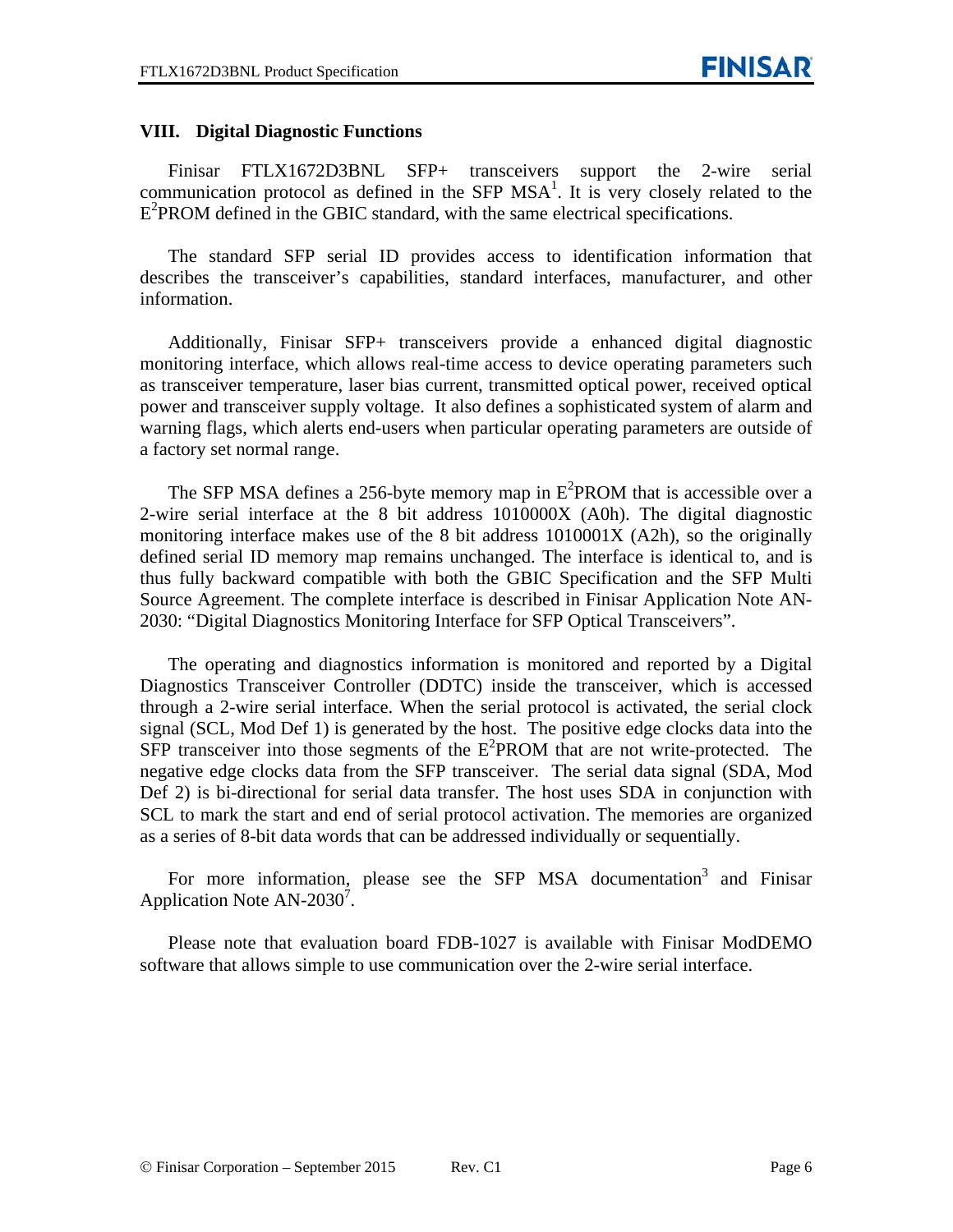#### **IX. Digital Diagnostic Specifications**

FTLX1672D3BNL transceivers can be used in host systems that require either internally or externally calibrated digital diagnostics.

| <b>Parameter</b>                     | <b>Symbol</b>                      | <b>Units</b> | Min   | <b>Max</b> | <b>Accuracy</b> | Ref. |
|--------------------------------------|------------------------------------|--------------|-------|------------|-----------------|------|
| <b>Accuracy</b>                      |                                    |              |       |            |                 |      |
| Transceiver temperature              | $\Delta \text{DD}_{\text{Temp-E}}$ | $\rm ^{o}C$  | $-10$ | $+90$      | $+5^{\circ}C$   |      |
| Transceiver supply voltage           | $\Delta DD_{\text{Voltage}}$       |              | 2.8   | 4.0        | $\pm 3\%$       |      |
| Transmitter bias current             | $\Delta DD_{Bias}$                 | mA           |       | 127        | $\pm 10\%$      |      |
| Transmitter output power             | $\Delta DD_{Tx\text{-Power}}$      | dBm          | $-2$  | $+3$       | $\pm 2dB$       |      |
| Receiver average optical input power | $\Delta DD_{Rx\text{-Power}}$      | dBm          | $-20$ | $+1$       | $\pm 2dB$       |      |

Notes:

1. Internally measured

2. The accuracy of the Tx bias current is 10% of the actual current from the laser driver to the laser

#### **X. SFF-8431 Power-up Sequence**

The typical power consumption of the FTLX1672D3BNL may exceed the limit of 1.5W specified for the Power Level II transceivers in [1], for which a power-up sequence is recommended. However, the FTLX1672D3BNL is factory set to power-up directly to its operating conditions in Power Level Mode II. Upon request, it can be factory set to follow the power-up sequence specified for transceivers exceeding 1W, as per [1]. In power level I, the FTLX1672D3BNL does not carry traffic, but the 2-wire serial communication is active.

Please refer to [1] and Finisar Application Note AN-2076 for additional details.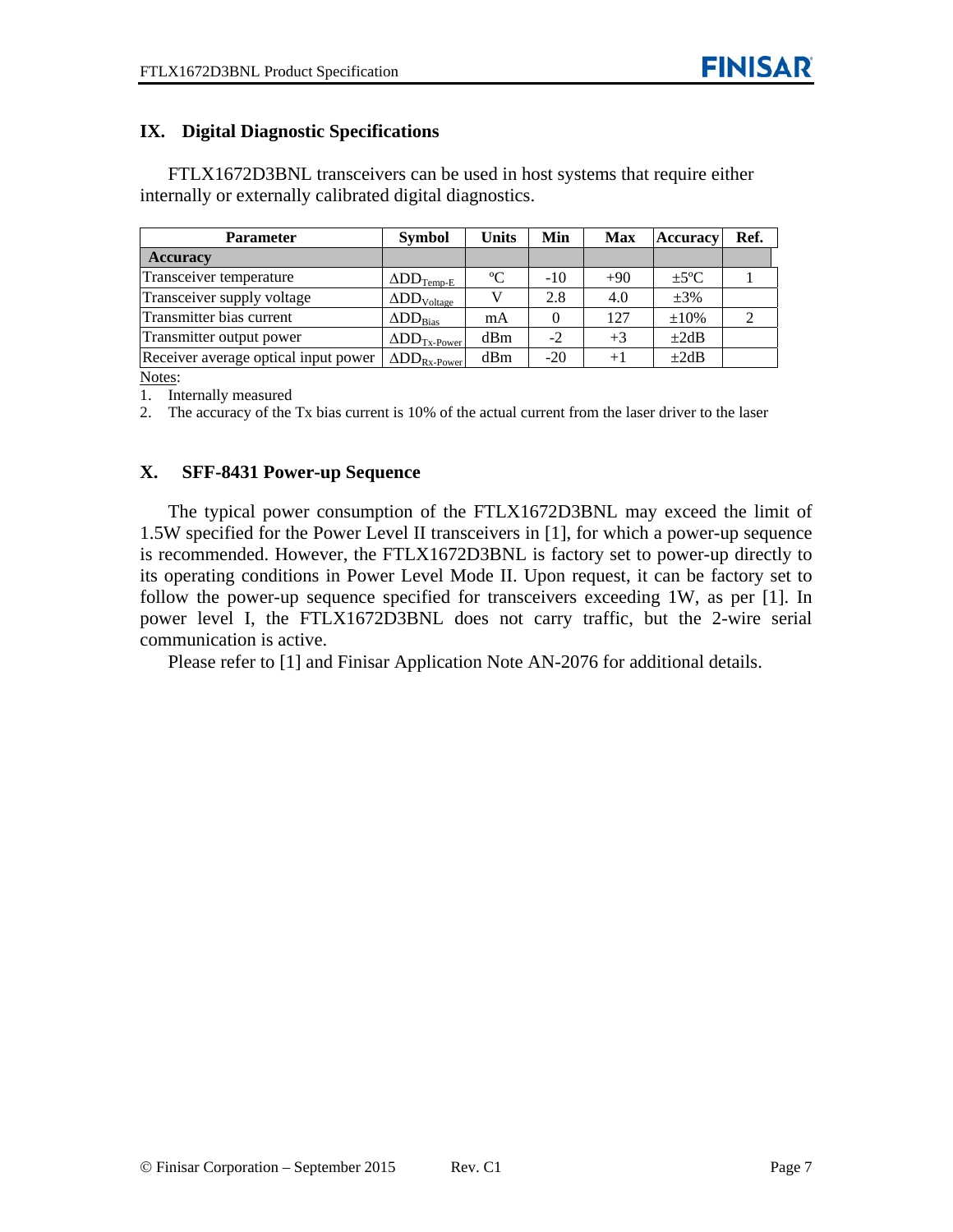#### **XI. Mechanical Specifications**

Finisar FTLX1672D3BNL SFP+ transceivers are compatible with the SFF-8432 specification for improved pluggable form factor, and shown here for reference purposes only. Bail color is red.



Figure 2. Mechanical Dimensions

Note: the option of the label on the top side of the transceiver is not recommended.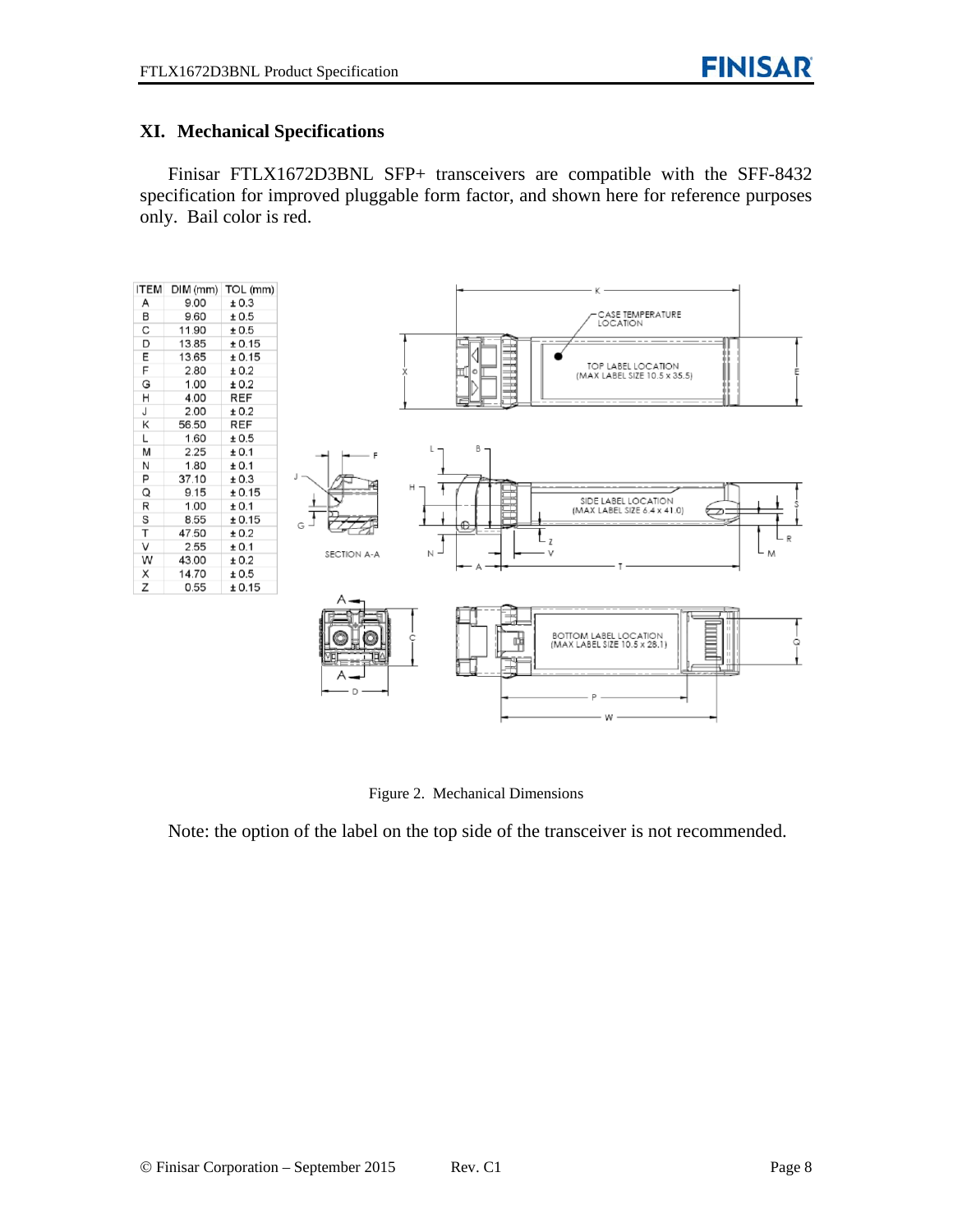

#### **XII. Host Board SFP+ Connector Recommendations**

Figure 3. PCB Layout and Bezel Recommendations, as per [9]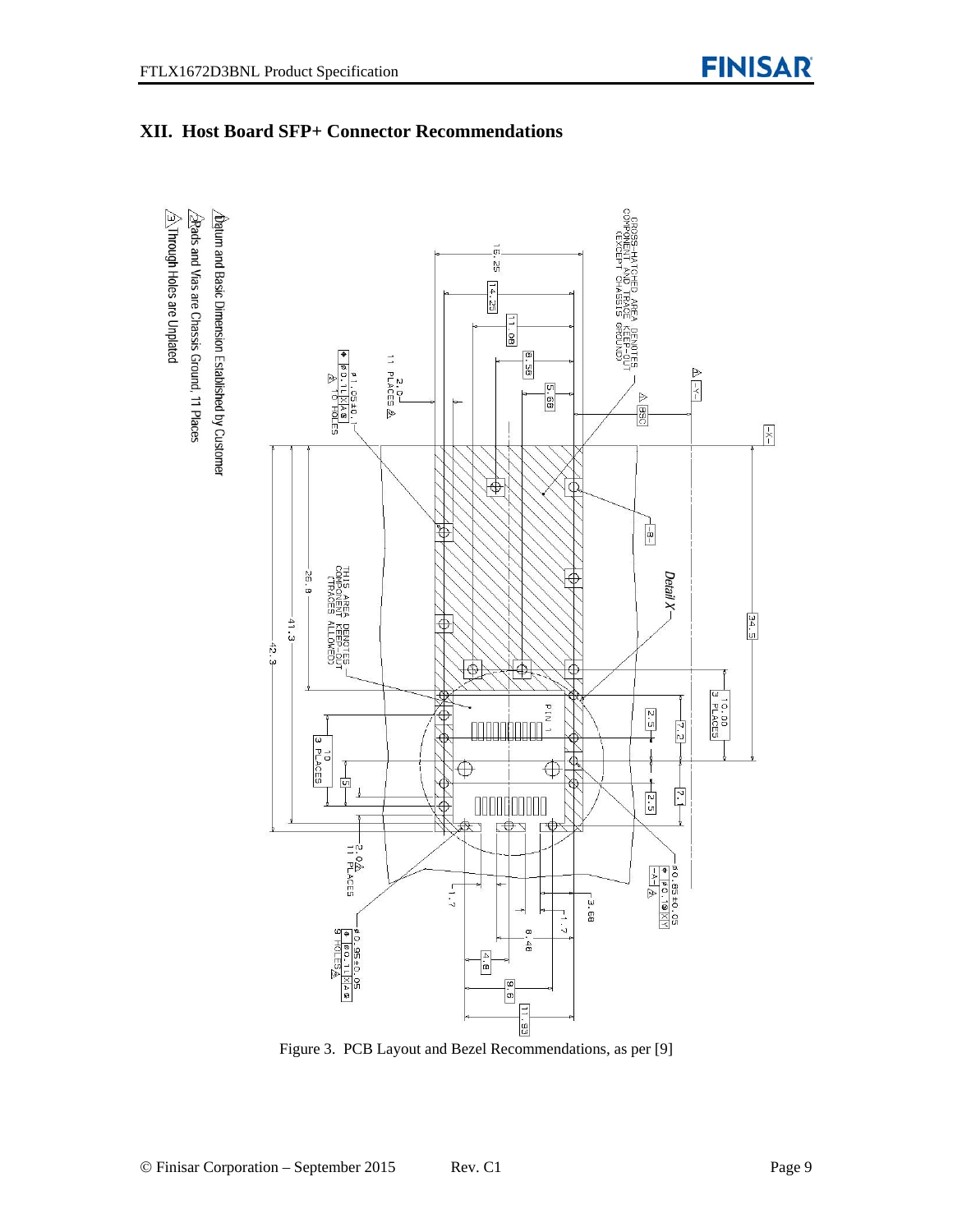

NOTES:

- $\triangle$  MINIMUM PITCH ILLUSTRATED, ENGLISH DIMENSIONS ARE FOR REFERENCE ONLY
- 2. NOT RECOMMENDED FOR PCI EXPANSION<br>CARD APPLICATIONS

#### **Figure 4**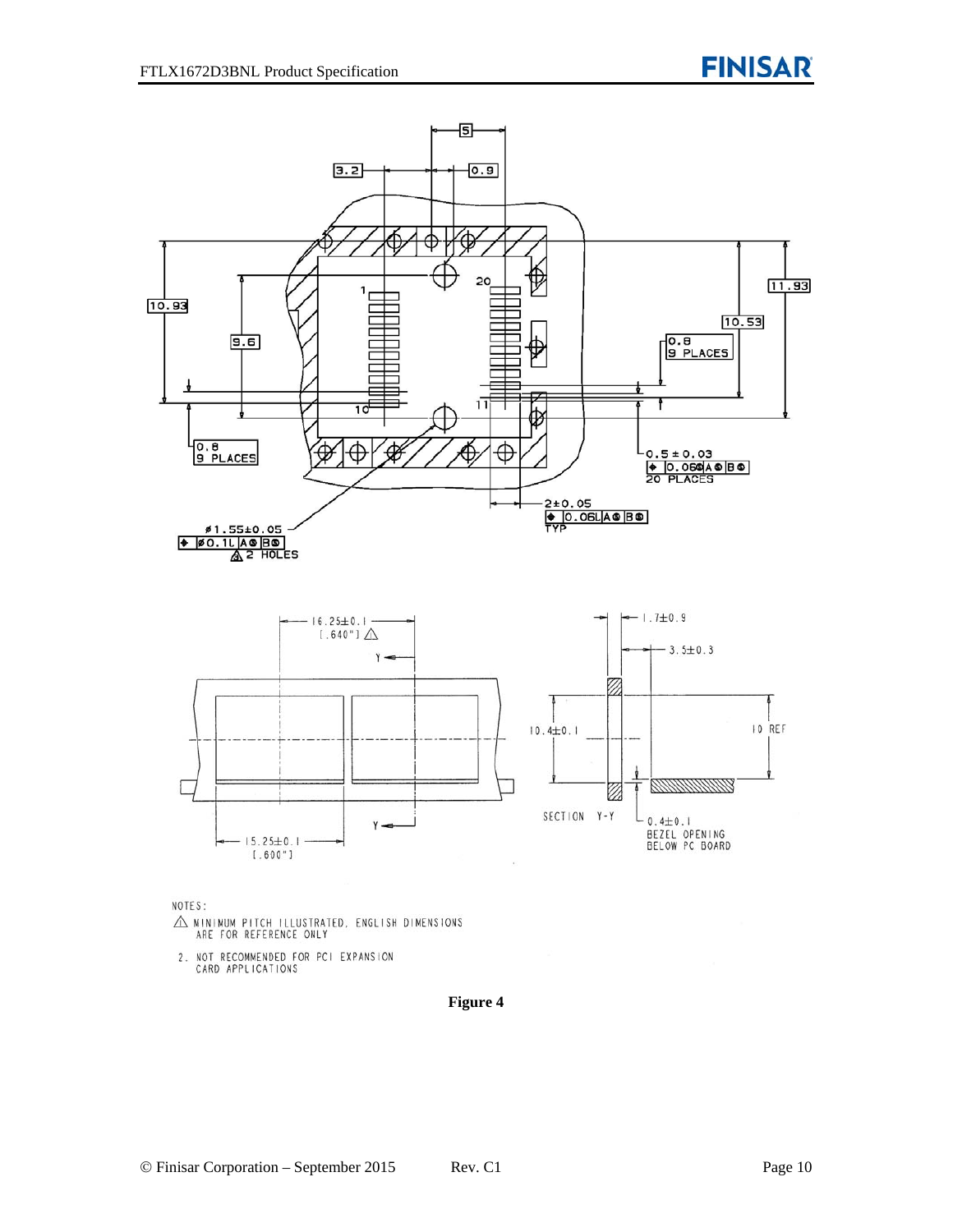# **XIII. Host-Module Interface Diagram**